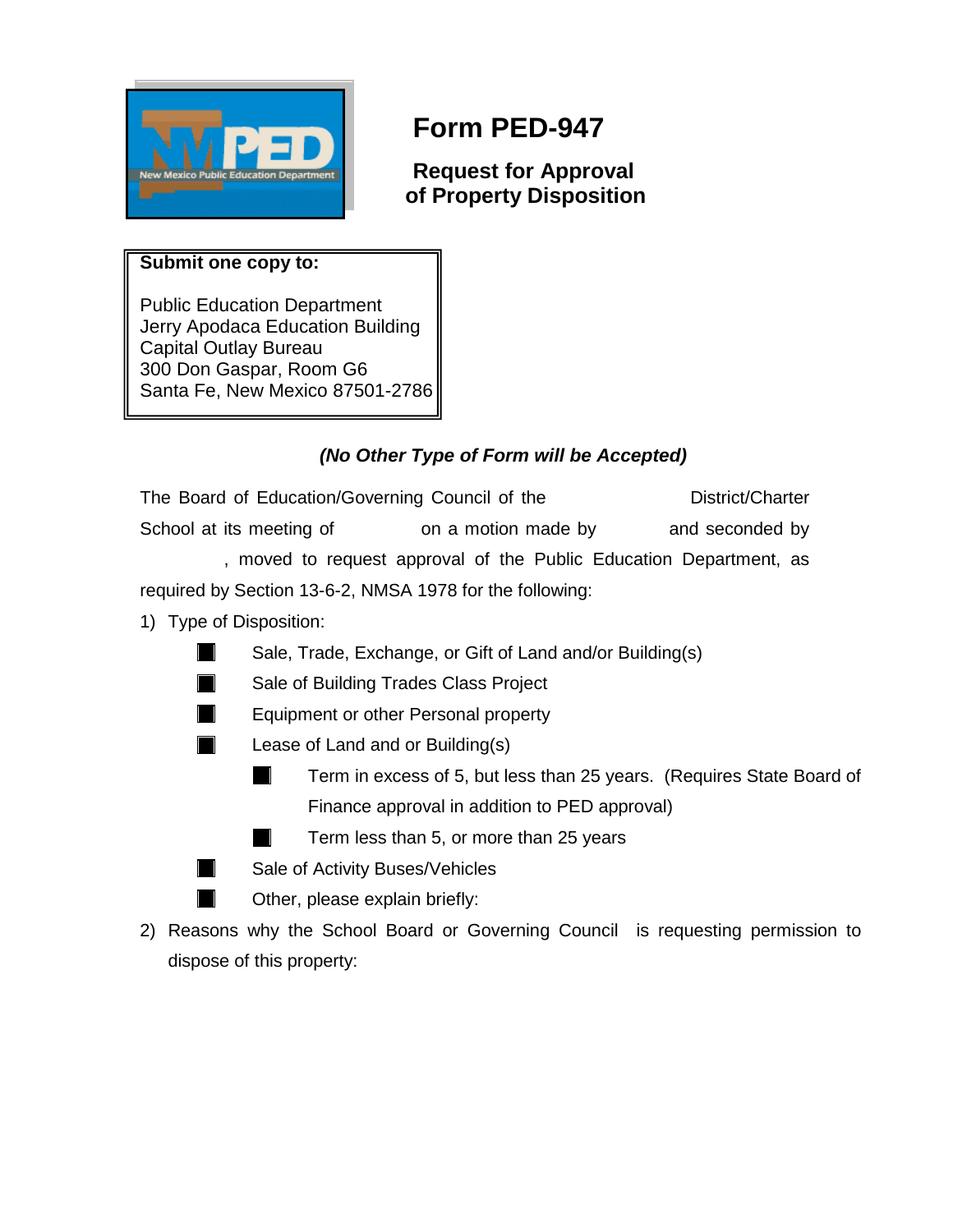3) Proposed Method of Disposition:

|                                                                                                                                                                                                                                      | <b>Public Auction</b>       |
|--------------------------------------------------------------------------------------------------------------------------------------------------------------------------------------------------------------------------------------|-----------------------------|
| <b>In the contract of the contract of the contract of the contract of the contract of the contract of the contract of the contract of the contract of the contract of the contract of the contract of the contract of the contra</b> | Solicitation of sealed bids |
| <b>In the first</b>                                                                                                                                                                                                                  | Negotiated                  |

If negotiated, please explain the district's justification as to why a public or more competitive method was not used.

4) Provide a complete and detailed description of the property.

 If more room is necessary, additional pages may be used to clearly explain the descriptions below:

Date of original acquisition: (Approximate if you do not have the exact date)

Original Cost:

Current Resale or Market Value:

Description of equipment and/or Personal Property:

Year manufactured:

Model:

Serial Number:

Mileage:

Other Characteristics:

Federal Purchase: No No No ■ Yes

> (Refer to Section 12 of the Supplements to the Manual of Procedures Public School Accounting and Budgeting.)

Legal Description of Real Property: